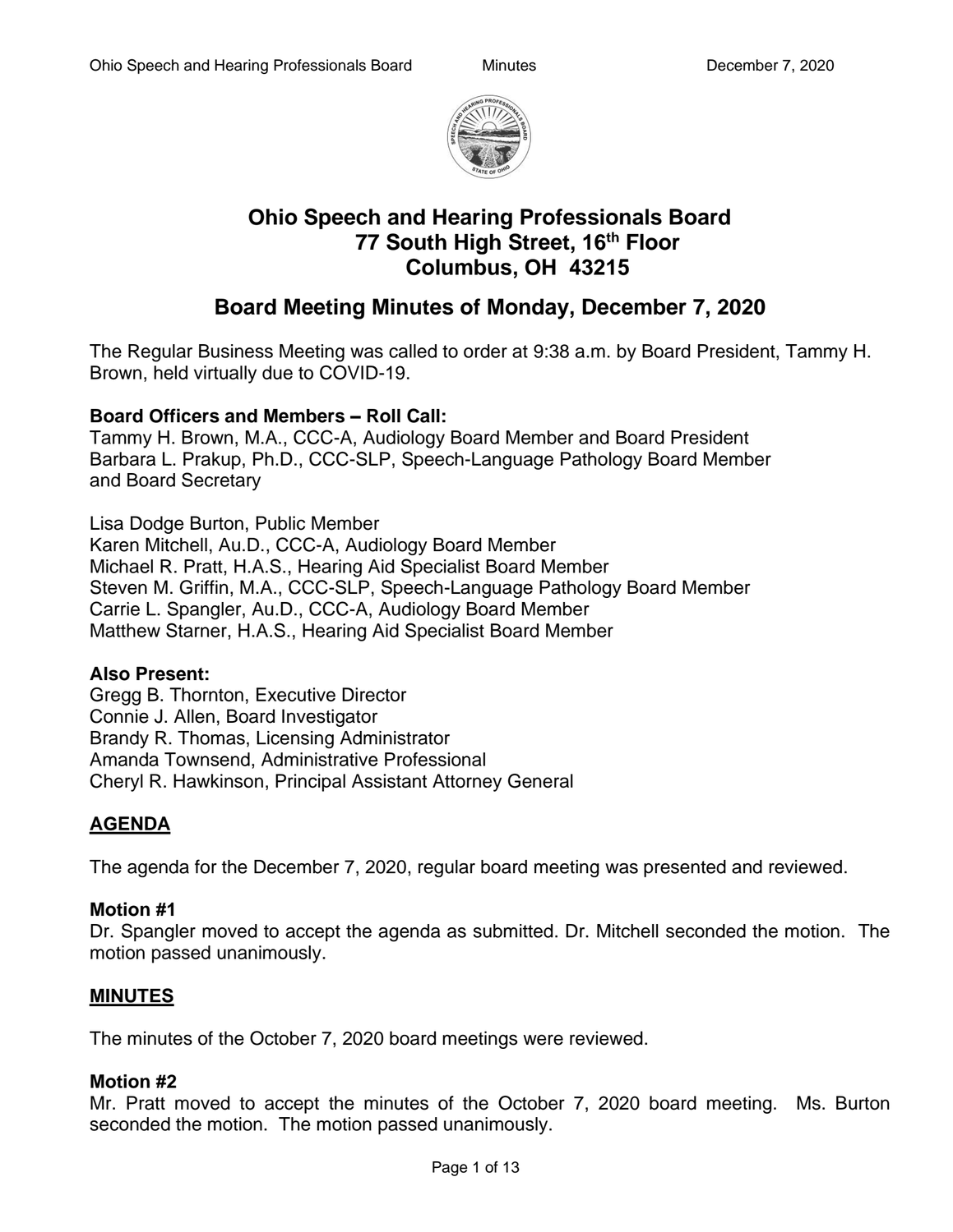## **BOARD PRESIDENT'S COMMENTS**

Tammy Brown welcomed everyone to the meeting and expressed appreciation for the board members' dedication. She thanked the board staff for their work with licensure renewals and continuing to work as a team during the COVID-19 pandemic. She thanked Ms. Burton for her assistance with tracking legislation of interest to the Board during the final weeks of the General Assembly's legislative session. She welcomed new board member Steven Griffin. Mr. Griffin introduced himself to everyone. Mr. Griffin has been licensed as a speech-language pathologist since 1999. For eighteen years, he served as an adjunct professor at The Ohio State University's Department of Speech and Hearing Science. He is the Director of Literacy at Marysville Exempted Village School District. Fellow board members and staff introduced themselves and extended a warm welcome to Mr. Griffin. Ms. Brown also thanked former board member Ann Slone for her service.

## **EXECUTIVE DIRECTOR'S REPORT**

Mr. Thornton submitted a written report of significant activities occurring since the last Board meeting. He provided updates regarding:

- Significant meetings, presentations, and events
- Legislative and media contacts
- Year-to-date revenue and expenditures for FY 2021
- Significant legislation
- COVID-19 updates
- ASLP-IC Interstate Compact
- **EXEC** Licensure renewal campaign
- Board appointments

Due to technical issues with the Court Reporter logging into the Board's virtual meeting, the administrative hearing was delayed and the licensure report was moved up on the agenda without objection.

## **LICENSURE APPROVAL – Barbara Prakup**

#### **A. License Review**

#### **Motion #3**

Dr. Prakup confirmed that there were no board members who had a conflict of interest with ratifying the names appearing on the licensure report. Dr. Parkup moved to ratify the Audiology, Hearing Aid Dealers, Hearing Aid Fitters, Hearing Aid Satellites, Conditional Speech-Language Pathology, Speech-Language Pathology, and Trainee Permit licenses granted by the Executive Director since the last Board Meeting. Mr. Pratt seconded the motion. The motion passed unanimously. Due to technical issues with the virtual meeting connection, Ms. Brown was not present for the vote on Motion #3.

| <b>License: Number</b> | <b>Issue Date</b> | <b>Applicant Full Name</b> |
|------------------------|-------------------|----------------------------|
| TEMP.00038-SP          | 10/2/2020         | Abby Moore                 |
| SP.14177               | 10/5/2020         | Alyssa Renee Snyder        |
| COND.20201575-SP       | 10/5/2020         | Delaney Mandel             |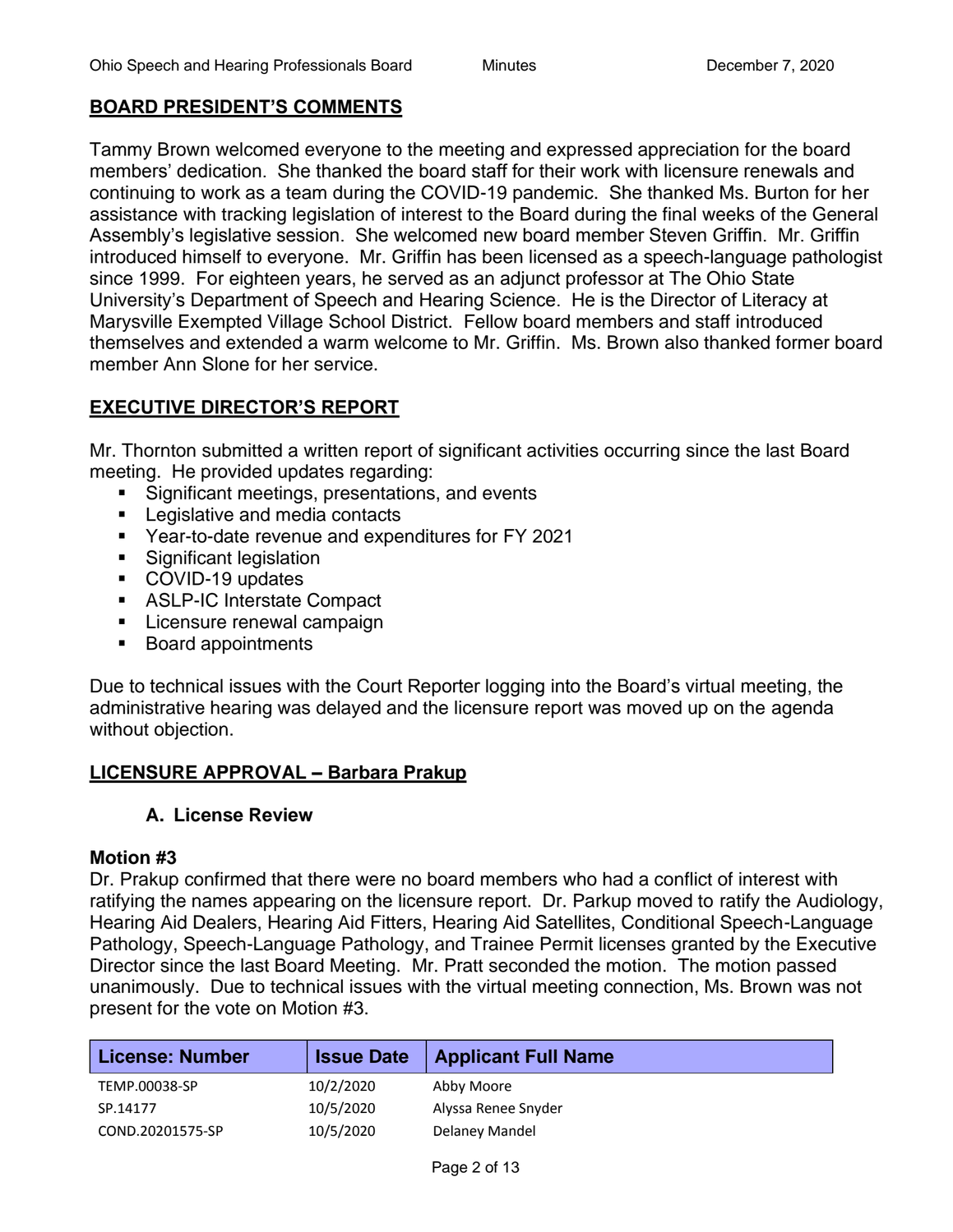| SP.14179         | 10/6/2020  | Kacie Lynn Ross               |
|------------------|------------|-------------------------------|
| SP.14178         | 10/6/2020  | Anna Kathleen Sturm           |
| SP.14182         | 10/6/2020  | Neha Sharma                   |
| SP.09532         | 10/6/2020  | <b>Kelly Peters</b>           |
| SP.14181         | 10/6/2020  | Zoe Kriegel                   |
| SP.14180         | 10/6/2020  | <b>Emily Byrd</b>             |
| TP.11240         | 10/8/2020  | Jordan Ross Stein             |
| SP.14185         | 10/13/2020 | Jane Patrice Piontkowski      |
| SP.14186         | 10/13/2020 | Kacey Lynn Remley             |
| SP.14187         | 10/13/2020 | Christina Lynn Corso          |
| COND.20201576-SP | 10/13/2020 | Sarah E Young                 |
| AIDE.10118-A     | 10/13/2020 | Vincent Michael Blanca        |
| SP.14188         | 10/13/2020 | Rachel Fischietto             |
| COND.20201577-SP | 10/13/2020 | Sonya Kapoor                  |
| SP.14184         | 10/13/2020 | Laura Andrews                 |
| COND.20201578-SP | 10/14/2020 | Emily Wolkenberg              |
| COND.20201579-SP | 10/15/2020 | Rikki Ellen Brumbaugh         |
| SP.14194         | 10/15/2020 | <b>Allison Margaret Mack</b>  |
| SP.14190         | 10/15/2020 | Dara Pauley Jarrell           |
| SP.14191         | 10/15/2020 | Abigail Jo Tracey             |
| SP.14192         | 10/15/2020 | Molly Elizabeth Hess          |
| TP.11241         | 10/15/2020 | Nicole Sunshine Flowers       |
| SP.14189         | 10/15/2020 | Karli Miroglotta              |
| SP.14193         | 10/15/2020 | Cydney Woodyard               |
| SP.14195         | 10/15/2020 | Micayla Nicole Benyi          |
| IL.03433         | 10/16/2020 | Daniela Jimenez               |
| COND.20201580-SP | 10/16/2020 | Mariah Angel Kerr             |
| SP.14197         | 10/16/2020 | Katelyn Elizabeth McGough     |
| SP.14196         | 10/16/2020 | <b>Taylor Laine Bornhorst</b> |
| SP.14199         | 10/19/2020 | Stephanie Callander           |
| SP.14198         | 10/19/2020 | Ann Oehring                   |
| COND.20201581-SP | 10/19/2020 | Katelyn Guagenti              |
| COND.20201582-SP | 10/19/2020 | Krystie M. Balcer             |
| COND.20201583-SP | 10/20/2020 | <b>Brandy Sue Buck</b>        |
| COND.20201584-SP | 10/21/2020 | Lauren Wetrich                |
| SP.14202         | 10/22/2020 | Gwyneth Kathleen Dreyer       |
| SP.14201         | 10/22/2020 | Caitlin Ferrer                |
| COND.20201585-SP | 10/22/2020 | Jodi A Coggins                |
| SP.14203         | 10/22/2020 | Lauren Urbanic                |
| SP.14204         | 10/22/2020 | <b>Madison Jacobs</b>         |
| SP.14205         | 10/22/2020 | Meganne Muir                  |
| SP.14206         | 10/22/2020 | Rachel Elizabeth Briscoe      |
| SP.14200         | 10/22/2020 | Abigail Awad                  |
| COND.20201586-SP | 10/26/2020 | Marco Leon                    |
| SP.14207         | 10/26/2020 | Amanda Gail Rains             |
| COND.20201587-SP | 10/26/2020 | Laura DeSantis                |
| A.02286          | 10/28/2020 | Lindsay K Claytor             |
|                  |            | Page 3 of 13                  |
|                  |            |                               |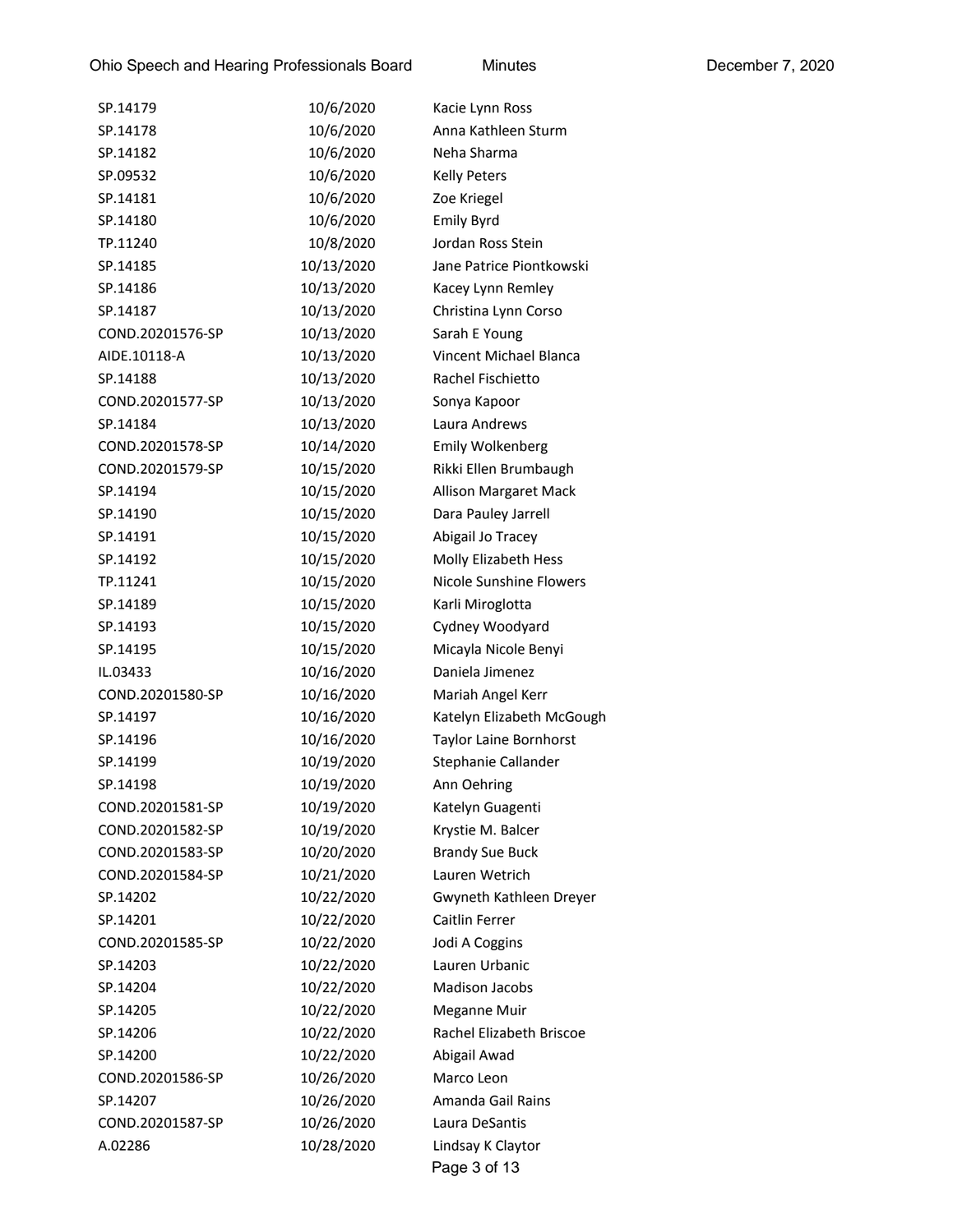| SP.14209         | 10/28/2020 | Maria I. Modayil           |
|------------------|------------|----------------------------|
| COND.20201588-SP | 10/28/2020 | Alyssa Kelly               |
| HAD.03374        | 10/28/2020 | Heather L. Maze-Smith      |
| SP.14208         | 10/28/2020 | Alexis Jade Waterer        |
| A.02287          | 10/30/2020 | Kaitlyn Plewniak           |
| SP.14210         | 10/30/2020 | Leigh Anne Castleberry     |
| COND.20201589-SP | 10/30/2020 | Haley Lynn Glover          |
| SP.14211         | 11/2/2020  | Casey Zimmer               |
| AIDE.10119-A     | 11/3/2020  | Maren Ann Levering         |
| SP.14212         | 11/9/2020  | Lisa Moses Mullins         |
| SP.14215         | 11/10/2020 | Madeline Alexander         |
| SP.14214         | 11/10/2020 | Jennifer Christine Salim   |
| SP.14213         | 11/10/2020 | Cole Kaiser                |
| SP.14216         | 11/12/2020 | Emily Brooke Newman        |
| SP.14217         | 11/12/2020 | Marissa Marie Martella     |
| IL.03435         | 11/13/2020 | Jeffrey Raymond Cole       |
| SP.14220         | 11/13/2020 | Naomi Chen Rhodes          |
| SP.14218         | 11/13/2020 | <b>Rachel Berning</b>      |
| SP.14219         | 11/13/2020 | Alexa T Adams              |
| IL.03434         | 11/13/2020 | Dale Alan Hurst            |
| HAD.00094-SAT    | 11/13/2020 | David Massoth              |
| SP.14222         | 11/17/2020 | Audrey White               |
| IL.03436         | 11/17/2020 | Sarah Louise Shirk         |
| HAD.03375        | 11/17/2020 | Dana Irene Guerrero        |
| SP.14221         | 11/17/2020 | Melissa Ann Moore          |
| SP.14223         | 11/18/2020 | Tala Abou-Dahech           |
| SP.14224         | 11/19/2020 | Cesily Insana              |
| SP.14226         | 11/20/2020 | Morgan Danielle VanMeter   |
| A.02289          | 11/20/2020 | Emily Celeste Byorth       |
| A.02288          | 11/20/2020 | Jessica Lynne Messer       |
| SP.14225         | 11/20/2020 | Sarah Spencer              |
| SP.14230         | 11/23/2020 | Katie Marie Ellison        |
| SP.14231         | 11/23/2020 | Stephanie Clair Whitaker   |
| SP.14227         | 11/23/2020 | Sue Margaret Mary Savarese |
| SP.14228         | 11/23/2020 | Grace Marie Kubera         |
| SP.14229         | 11/23/2020 | Diana Strauchon Kerr       |
| SP.14233         | 12/1/2020  | Makayla M Martin           |
| SP.14232         | 12/1/2020  | Laura Lynn Thorburn        |
| SP.14235         | 12/1/2020  | Rachael Morgan Robertson   |
| SP.14234         | 12/1/2020  | Alisha Dionne Dowdy        |
| SP.14237         | 12/2/2020  | Hannah Stubenbordt         |
| SP.14236         | 12/2/2020  | Allison L Pellechia        |
|                  |            |                            |

## **Audiology Aides**

**None** 

## **Speech-Language Pathology Aides**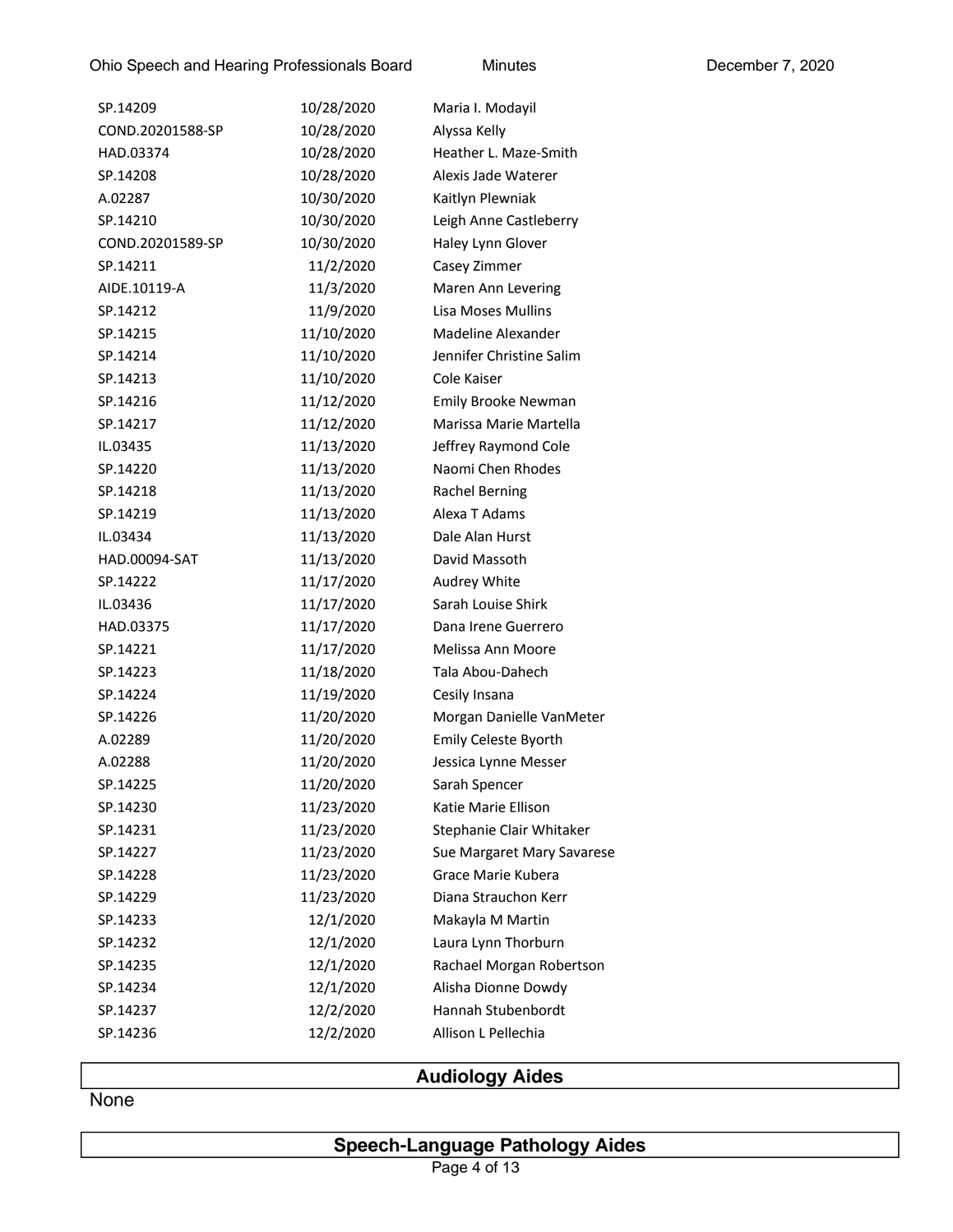None

## **Licensure Applications**

None

**Special Applications**

None

## **LICENSING SUMMARY**

| Audiology                             | 1,094 |  |
|---------------------------------------|-------|--|
| <b>Audiology Aide</b>                 | 98    |  |
| Conditional Speech-Language Pathology | 399   |  |
| Dual - Audiology and Speech-Language  | 32    |  |
| <b>Hearing Aid Dealers</b>            | 233   |  |
| <b>Hearing Aid Satellites</b>         | 401   |  |
| <b>Hearing Aid Fitters</b>            | 456   |  |
| <b>Inactive Audiology</b>             | 61    |  |
| Inactive Speech-Language Pathology    | 330   |  |
| Speech-Language Pathology             | 8,070 |  |
| Speech-Language Pathology Aide        | 5     |  |
| <b>Trainee Permit Holders</b>         | 50    |  |

## **TOTAL 11,229**

## **FORMAL DISCIPLINARY HEARING – CHAPTER 119 OHIO REVISE CODE**

The Board conducted a disciplinary hearing in accordance with R.C. Chapter 119 and Goldman vs. State Medical Board in the matter of Gina Now, IL.03216; Case No. 2020- 5629.

The hearing was convened at 10:43 a.m. and concluded at 11:32 a.m.

The Board took a recess at approximately 11:35 a.m. and returned to public session at approximately 11:47 a.m.

The Board took a recess at 11:48 a.m. for the purpose of having quasi-judicial deliberations in the matter of Gina Now, IL.03216; Case No. 2020-5629 and returned to public session at 12:59 p.m.

## **FINDINGS OF FACT – IN THE MATTER OF GINA NOW, IL.03216; CASE NO. 2020-5629**

The Board issued the following findings of fact in the Matter of Gina Now, IL.03216; Case No. 2020-5629:

- 1. Ms. Now is a licensed a Hearing Aid Fitter.
- 2. Ms. Now failed to respond to a lawful request of the Board within thirty days.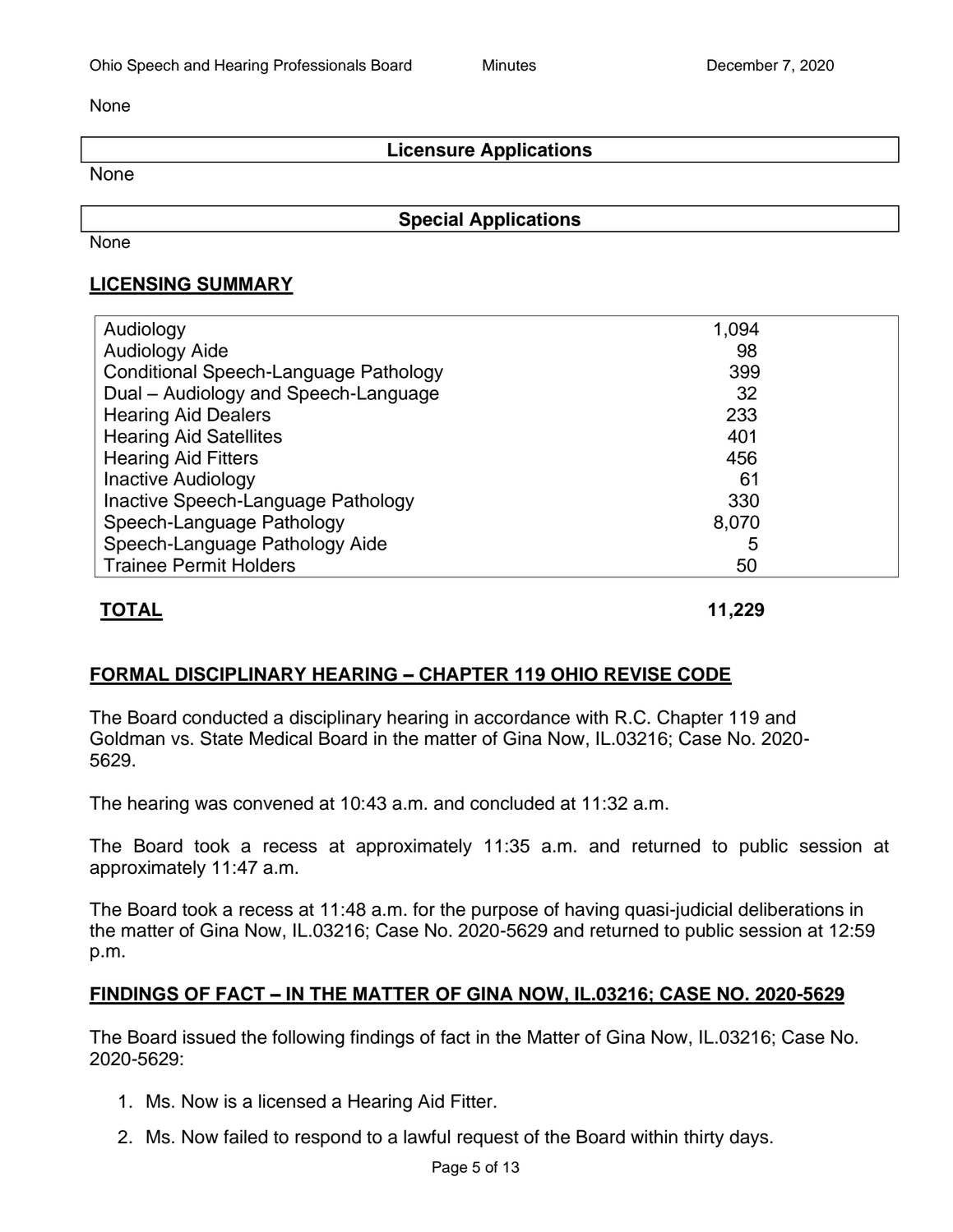3. State's Exhibits 1 through 8 were admitted into evidence and Exhibit 9 was admitted under seal.

#### **Motion #4**

Mr. Starner moved to accept the Board's Findings of Fact in the Matter of Gina Now, IL.03216; Case No. 2020-5629. Dr. Mitchell seconded the motion. The Board voted on the motion to accept the Findings of Fact by roll call as follows: Ms. Burton: Yes; Mr. Griffin: Yes; Dr. Mitchell: Yes; Dr. Prakup: Yes; Mr. Pratt: Abstained; Dr. Spangler: Yes; Mr. Starner: Yes; and Ms. Brown: Yes

#### **CONCLUSIONS OF LAW – IN THE MATTER OF GINA NOW, IL.03216; CASE NO. 2020-5629**

The Board issued the following conclusions of law in the Matter of Gina Now, IL.03216; Case No. 2020-5629:

1. Ms. Now's failure to respond to the Board's lawful request is in violation of Ohio Revised Code section 4747.12(A)(19) and Ohio Admin. Code rule 4747-1-23(C)(1)(d)(ii).

#### **Motion #5**

Dr. Prakup moved to accept the Board's Conclusions of Law. Dr. Mitchell seconded the motion. The Board voted on the motion to accept the Conclusions of Law by roll call as follows: Ms. Burton: Yes; Mr. Griffin: Yes; Dr. Mitchell: Yes; Dr. Prakup: Yes; Mr. Pratt: Abstained; Dr. Spangler: Yes; Mr. Starner: Yes; and Ms. Brown: Yes

#### **ORDER – IN THE MATTER OF GINA NOW, IL.03216; CASE NO. 2020-5629**

The Board issued the following order in the Matter of Gina Now, IL.03216; Case No. 2020-5629:

Based upon the findings of fact, conclusions of law, testimony, and exhibits, the Board hereby:

- 1. INDEFINTELY SUSPENDS Ms. Now's hearing aid fitters license.
- 2. Ms. Now may reapply for reinstatement of her hearing aid fitters license after one year from the date of the Adjudication Order. Prior to reinstatement, Ms. Now shall:
	- a. complete thirty hours of continuing education which two hours must be completed in Ethics. The thirty hours of continuing education shall not be counted towards Ms. Now's continuing education requirements for her renewal of her reinstated license;
	- b. complete and pass the Board's jurisprudence examination;
	- c. submit an affidavit attesting that Ms. Now has not practiced as a hearing aid fitter; including seeing patients; and
	- d. submit a statement with her application for reinstatement indicating why the Board should reinstate her license. The statement should address how Ms. Now will ensure consumer protection by following the Board's laws and rules and responding to the Board's lawful requests for information in a timely manner.
- 3. Ms. Now's continuing education hours shall be audited for indefinitely as long as she holds an active hearing aid fitters license. Ms. Now shall submit proof of successfully completing her continuing education at the time she renews her license.
- 4. Ms. Now shall have no further violations of Chapter 4744 and 4747 of the Ohio Revised and Administrative Code Chapters.

#### **Motion #6**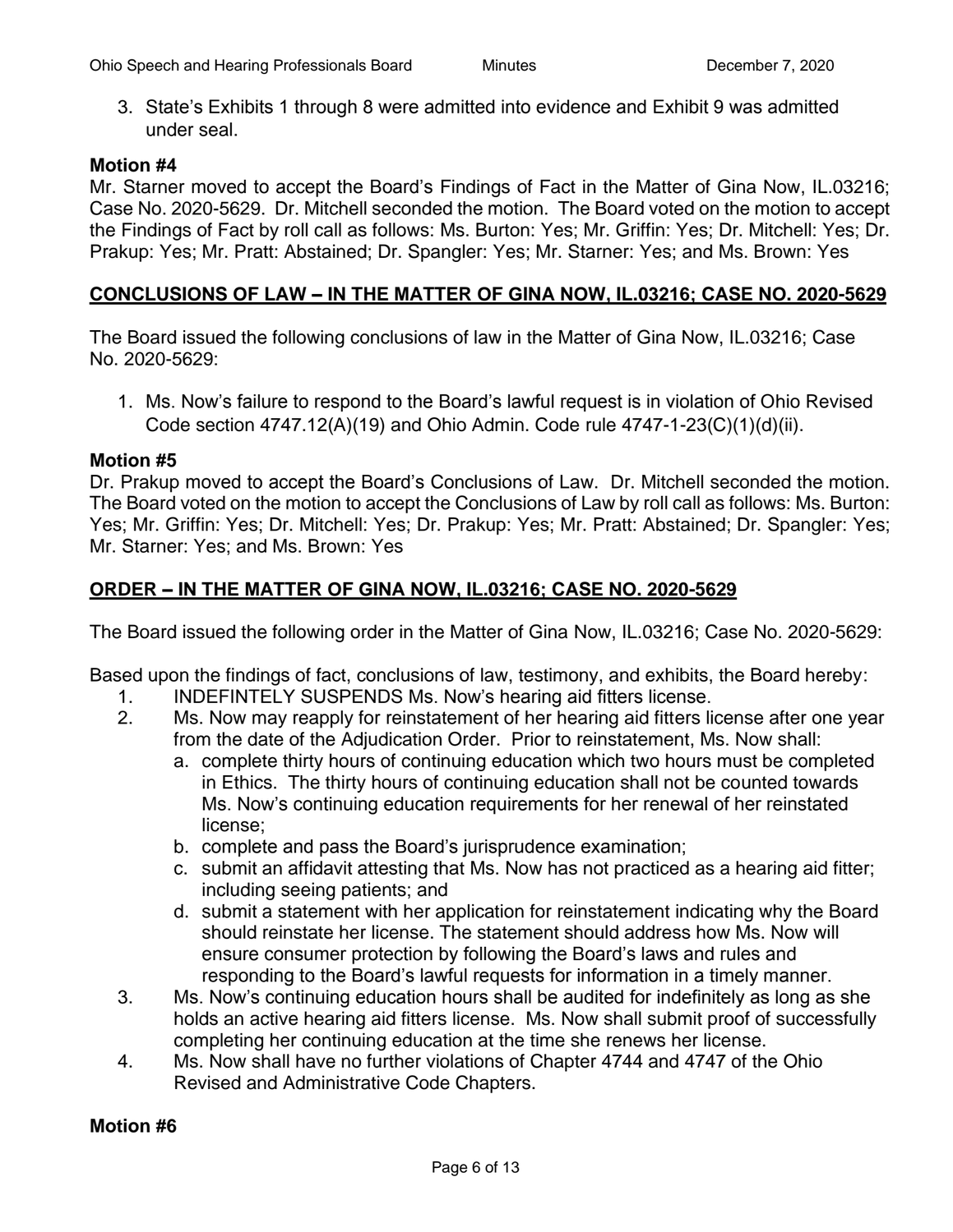Mr. Starner moved to accept the Board's order. Dr. Spangler seconded the motion. The Board voted on the motion to accept the order by roll call as follows: Ms. Burton: Yes; Mr. Griffin: Yes; Dr. Mitchell: Yes; Dr. Prakup: Yes; Mr. Pratt: Abstained; Dr. Spangler: Yes; Mr. Starner: Yes; and Ms. Brown: Yes

#### **ASSISTANT ATTORNEY GENERAL'S REPORT**

Principal Assistant Attorney General Cheryl Hawkinson updated the Board on the legal implications of House Bill 404. She indicated that the new law extends the licensure renewal and continuing education deadline for the 2019-2020 practice period until July 1, 2021. The Board can also continue to hold its meetings and hearings virtually until July 1, 2021. Mr. Thornton reviewed a communication with the Board that would be sent to licensees and posted on the Board's website and social media Facebook page. Ms. Hawkinson also updated the Board on the status of House Bill 436 which would create the Ohio Dyslexia Committee and require the Board to appoint a speech-language pathologist to serve on the committee. The Board will continue to monitor this bill.

#### **INVESTIGATIONS**

## **A. EXECUTIVE SESSION**

#### **Motion #7**

Mr. Starner moved to enter Executive Session for the purpose of discussing investigation of charges or complaints against a licensee, regulated individual, or an applicant for the purpose of disciplinary action pursuant to R.C. §121.22.(G)(1), and which requires that such matters be kept confidential under R.C. §121.22(G)(5). Ms. Burton seconded the motion, which passed by roll call vote as follows: Ms. Burton: yes; Mr. Griffin: yes; Dr. Mitchell: absent; Dr. Prakup: absent; Mr. Pratt: yes; Dr. Spangler: absent; Mr. Starner: yes; and Ms. Brown: yes

Board member absences reflected for Motion #6 were due to a miscommunication while changing over to another virtual meeting platform that was setup for the executive session. The vote to enter into executive session occurred under with a quorum pursuant to Ohio Revised Code section 4744.12(A).

The Board went into Executive Session at 1:35 p.m. and invited Board staff to remain in attendance. The Board also invited the Assistant Attorney General to remain in attendance.

Returned to Public session at 1:48 p.m.

#### **B. Board Actions**

#### **New Cases** – 2

#### **CO2020-2684**

This case involves a speech-language pathologist who was terminated from employment for documenting and billing for speech services that three of seven patients that reported to the employer the licensee did not provide speech therapy services on December 14, 2019. The employer corrected billing for the three patients. During the Board's investigation it was found that the licensee violated the Health Insurance Portability and Accountability Act (HIPAA). He'd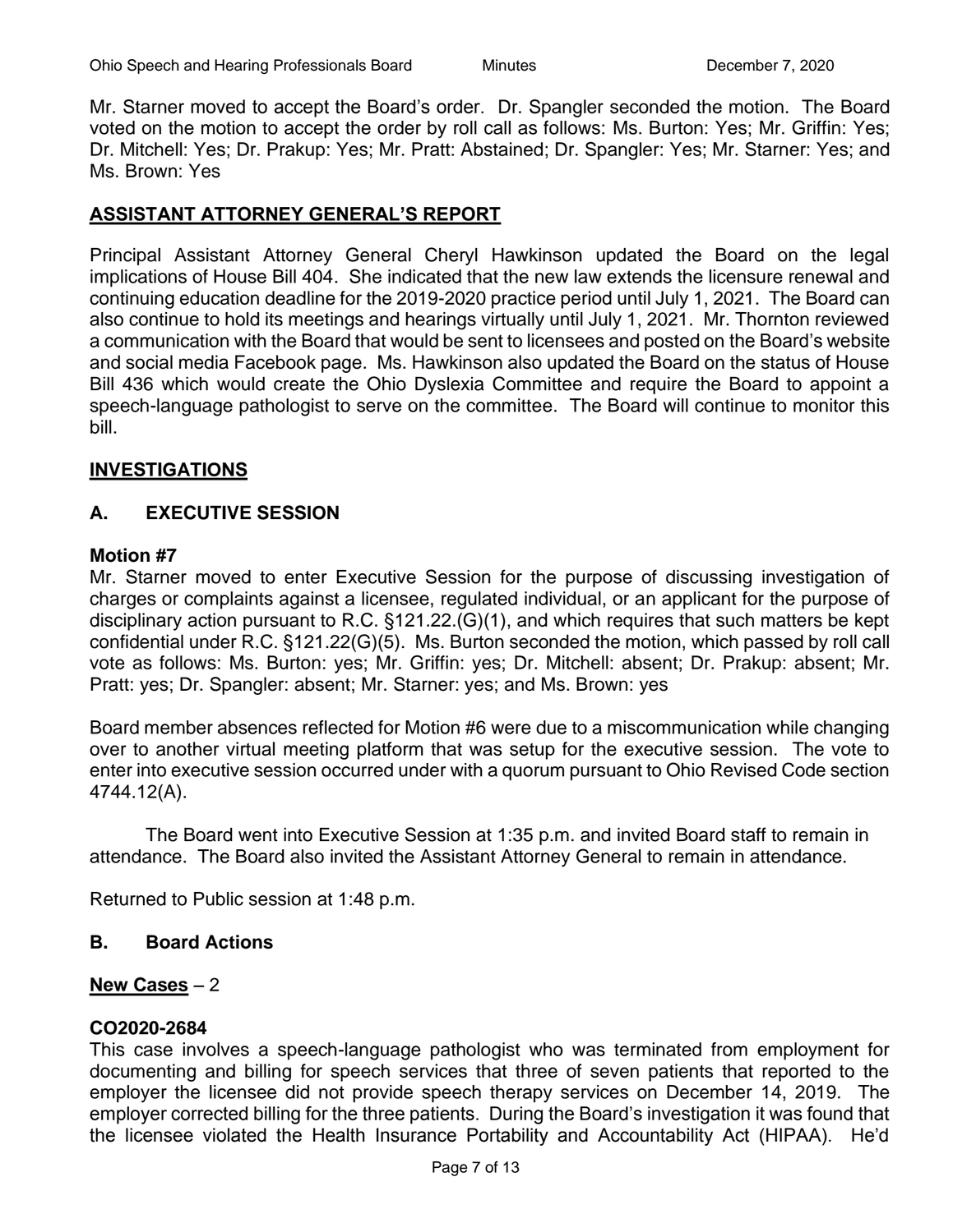maintained a copy of patient medical records after termination. The licensee provided a copy of the records via non-secure email to the Board Investigator, failing to redact patient information. Per employer policy he was to report the removal of any medical records directly to the employers' Corporate Compliance or to their hotline. The licensee did not. In addition, the Board had not issued a subpoena for any records from the licensee or request any records. The licensee obtained licensure August 2008.

Accordingly, the Investigative Review Group recommends offering a Consent Agreement (Consent) for violation of Ohio Administrative Code Chapter  $4753-9-01(A)(5)$ ,  $(C)(1)(2)(c)(d) - not$ disclose to unauthorized person any confidential information; shall maintain records and keep confidentiality of person(s) served; be compliant with all state and federal laws relating to records access and patient confidentiality. The terms of the Consent would be as follows:

- Reprimand.
- Complete and pass the Boards' jurisprudence examination.
- Complete an additional 8 hours of continuing education (CE). 2 hours shall be completed in the area of ethics, 2 hours related to HIPAA, 2 hours in confidentiality and 2 hours in record keeping.
- Proof of the 8 hours shall be submitted to the Board office 60 days from the effective date of the Consent. The additional hours of CE shall not be applied towards the 20 hours required for the current licensure biennium, for renewal.
- His CE hours shall be audited for two practice bienniums, (2019-2020 and 2021-2022).

#### **Motion #8**

Dr. Mitchell moved to accept the Investigative Review Group's recommendation in case CO2020-2684. Mr. Griffin seconded the motion. Dr. Prakup abstained. The motion passed unanimously.

#### **CO2020-8251**

This case involves a speech-language pathologist who on August 8, 2020 documented and billed for speech services; however, one of the four patients had not been in the facility at the time the licensee documented the service. The employer removed the minutes from billing. The licensee was terminated. The licensee obtained licensure August 2019. The licensee presented mitigation in that the licensee's mom had passed away the day before.

Accordingly the Investigative Review Group recommends offering him a Consent for violation of Ohio Revised Code Sections 4753.10(B), (E)(1), (2), (I) and (M) and Ohio Administrative Code Sections 4753-3-08(B), (E)(1)(2), (I) and (M) and 4753-9-01(C)(1)(a), (2)(a) and (6)(a)(ii) – making or filing a false report or record; shall maintain adequate and timely records of professional services rendered; not charge for services not rendered. The terms of the Consent Agreement would be as follows:

- Reprimand.
- Complete an additional 6 CE hours. 2 hours shall be completed in the area of ethics and 4 hours in the area of documentation and record keeping.
- Proof of these 6 hours shall be submitted to the Board office 60 days from the date the Board approves the Consent. The 6 additional hours of CE shall not be applied towards the 20 hours required for the current licensure biennium, for renewal.
- His CE hours shall be audited for two practice bienniums, (2019-2020 and 2021-2022).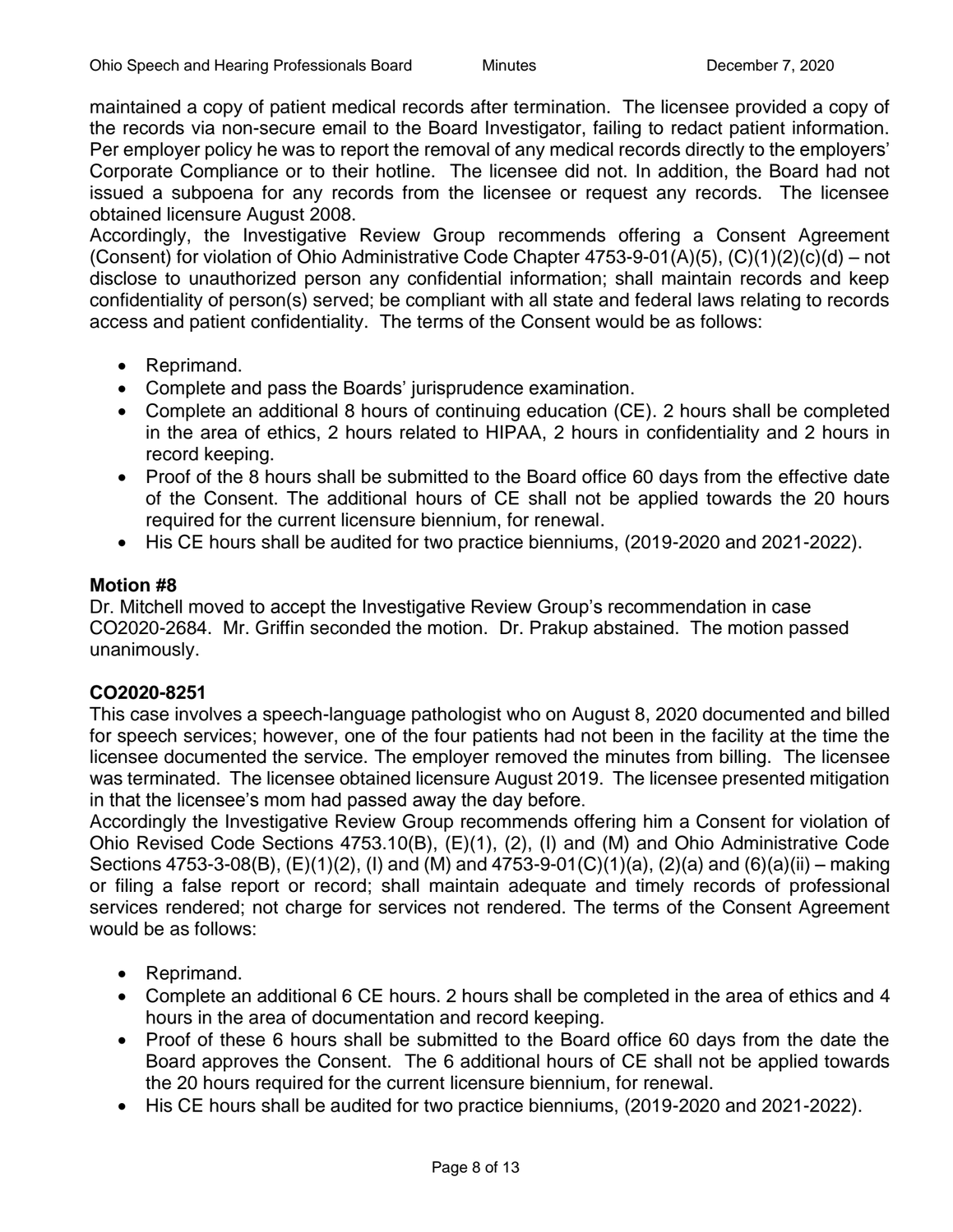The licensee agreed to the terms and already signed the Consent. The Investigative Review Group recommends the Board approved the signed Consent and close the case after 60 days when the additional CE is received/approved.

#### **Motion #9**

Ms. Burton moved to accept the Investigative Review Group's recommendation in case CO2020- 8251. Mr. Starner seconded the motion. Mr. Pratt abstained. The motion passed unanimously.

#### **C. Investigative Report**

| OPENED Cases/Investigations since the last Board Meeting 10/7/2020 | 10 |
|--------------------------------------------------------------------|----|
| CLOSED Cases/Investigations since the last Board Meeting 10/7/2020 | 10 |
| <b>Current Open Investigations</b>                                 | 14 |
| Current Open Cases - Due to Monitoring Consent Agreement(s)        |    |
| Current Open Cases - Due to Monitoring Adjudication Order(s)       |    |
| Of Current Investigations - Consumer Complaints                    |    |
| Of Current Investigations - Referral Complaints                    | 10 |

#### **Of the Investigations currently open, the Investigative Categories are listed below:**

| <b>Application Requirements Not Met</b>                |   |
|--------------------------------------------------------|---|
| <b>Billing Fraud</b>                                   | 2 |
| Continuing Education Violation and/or Self Report      |   |
| Conviction                                             |   |
| <b>False or Misleading Advertisement</b>               | 2 |
| <b>Falsified/Misleading Application</b>                |   |
| Illegal, Incompetent, or Habitually Negligent Practice |   |
| <b>Impaired Practice</b>                               |   |
| <b>Misrepresentation of Credentials</b>                |   |
| Other                                                  |   |
| <b>Practicing Under Expired/Inactive License</b>       |   |
| Renewal Issue                                          | 4 |
| Supervised Professional Experience (SPE) Violations    |   |
| <b>Unlicensed Practice</b>                             | 4 |
| Unprofessional/Unethical Conduct                       | 2 |

#### **Sub-Categories – Unprofessional/Unethical Conduct**

| Individualized Educational Program Minutes not met            |  |
|---------------------------------------------------------------|--|
| Practice in a school under Expired ODE Pupil Services License |  |

**Updates Since the last meeting** – Cases or Other Information Previously Heard by the Board; Other Enforcement Activities and/or Outcome of some of the closed cases:

- Educational Letters:
	- $\circ$  Investigations 1
	- $\circ$  SPE Report & Contacts Log 60 days or less late  $-1$
	- $\circ$  SPE Plan 61 days or more late  $-2$
- Referral to Other Agency 1

#### **Scheduled Hearings**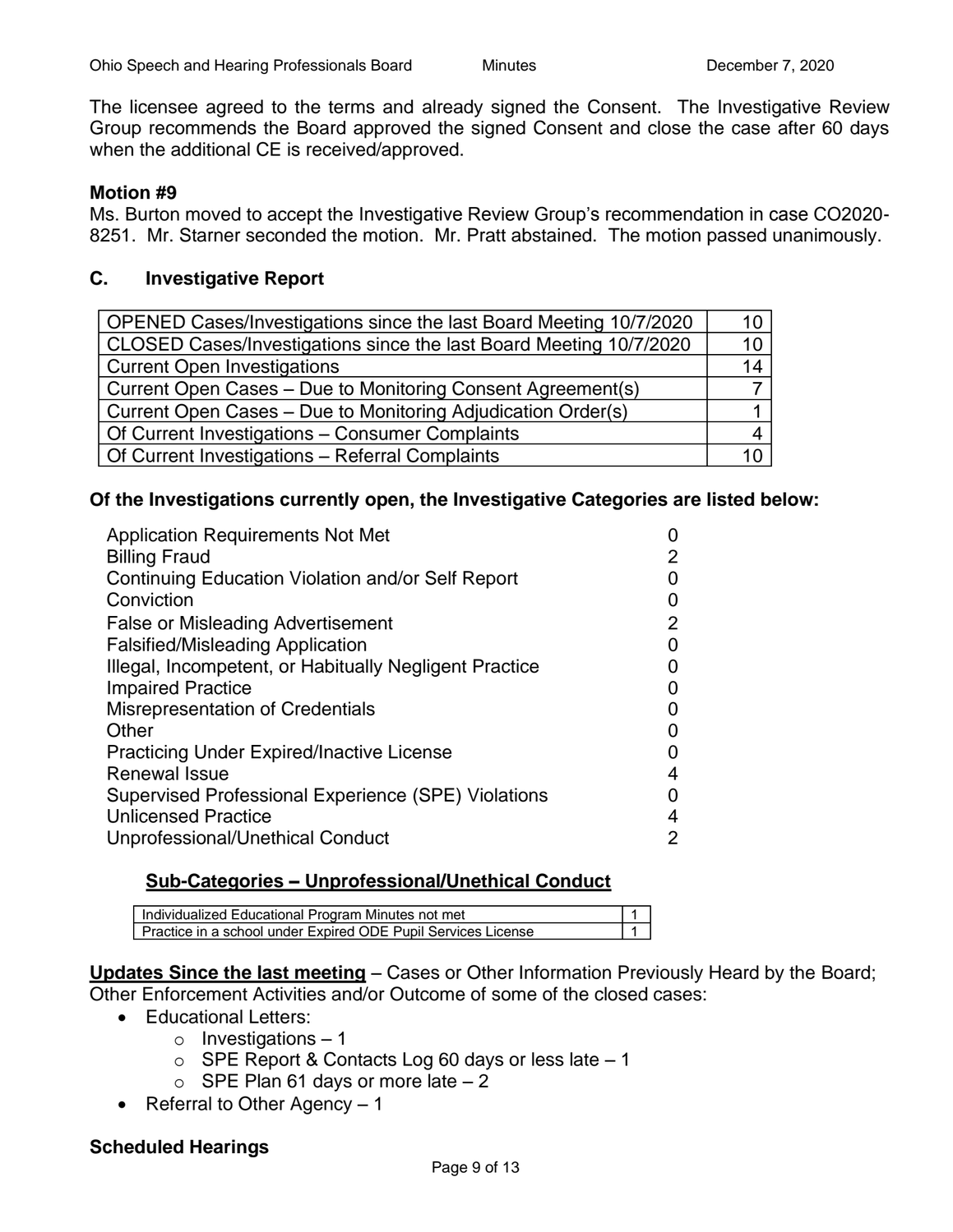## December 7, 2020

**CO2020-5659** Gina Now, IL.03216 – Goldman Hearing

She did not request a hearing per the Notice of Opportunity for Hearing that was issued per the August 5, 2020 Board vote.

#### **Disciplinary Investigations Statistics To-Date for 2020**

| <b>Disciplinary Investigative Actions Taken</b>                |                 |
|----------------------------------------------------------------|-----------------|
| Hearings                                                       | 1               |
| <b>Adjudication Orders</b>                                     | 1               |
| <b>Consent Agreements</b>                                      | 4               |
| Consent Agreements Non-Reportable (Conditional 1 Year License) | $\overline{2}$  |
| <b>Educational Letters</b>                                     | 12 <sub>2</sub> |
| <b>Referrals to Prosecutor</b>                                 | 0               |
| <b>Referrals to Other Agencies</b>                             | 5               |
| <b>Category of Disciplinary Investigative Actions Taken</b>    |                 |
| <b>Application Requirements Not Met</b>                        | 0               |
| <b>Billing Fraud</b>                                           | 4               |
| <b>Continuing Education Violation</b>                          | 1               |
| Conviction - Disqualifying Offense                             | 1               |
| <b>False or Misleading Advertisement</b>                       | 3               |
| <b>Falsified/Misleading Application</b>                        | 0               |
| Illegal, Incompetent or Habitually Negligent Practice          | 0               |
| <b>Impaired Practice</b>                                       | 1               |
| <b>Misrepresentation of Credentials</b>                        | 0               |
| Other                                                          | 0               |
| <b>Practicing Under Expired/Inactive License</b>               | 7               |
| <b>Renewal Issue</b>                                           | 0               |
| <b>Supervised Professional Experience Violations</b>           | 0               |
| <b>Unlicensed Practice</b>                                     | $\overline{2}$  |
| Unprofessional/Unethical Conduct                               | 5               |

#### **BOARD BUSINESS**

A. Approval of Board Expenditure – CLEAR Online National Certified Investigator & Inspector **Training** 

The Board reviewed the agenda for an online specialized training program for the Board's investigator sponsored by the Council of Licensure Enforcement And Regulation (CLEAR). The program is comprised of three modules covering advanced interviewing skills, advanced investigative analysis, and investigative report development. The Board is a member of CLEAR and the member cost for this program is \$455.00. The Board noted that Ms. Allen had previously completed the prerequisite National Certified Investigator and Inspector Training (NCIT) basic course.

#### **Motion #10**

Mr. Pratt moved to approve the Board's investigator to attend CLEAR's online NCIT Specialized Training program in the amount of \$455. Dr. Mitchell seconded the approval. The motion passed unanimously.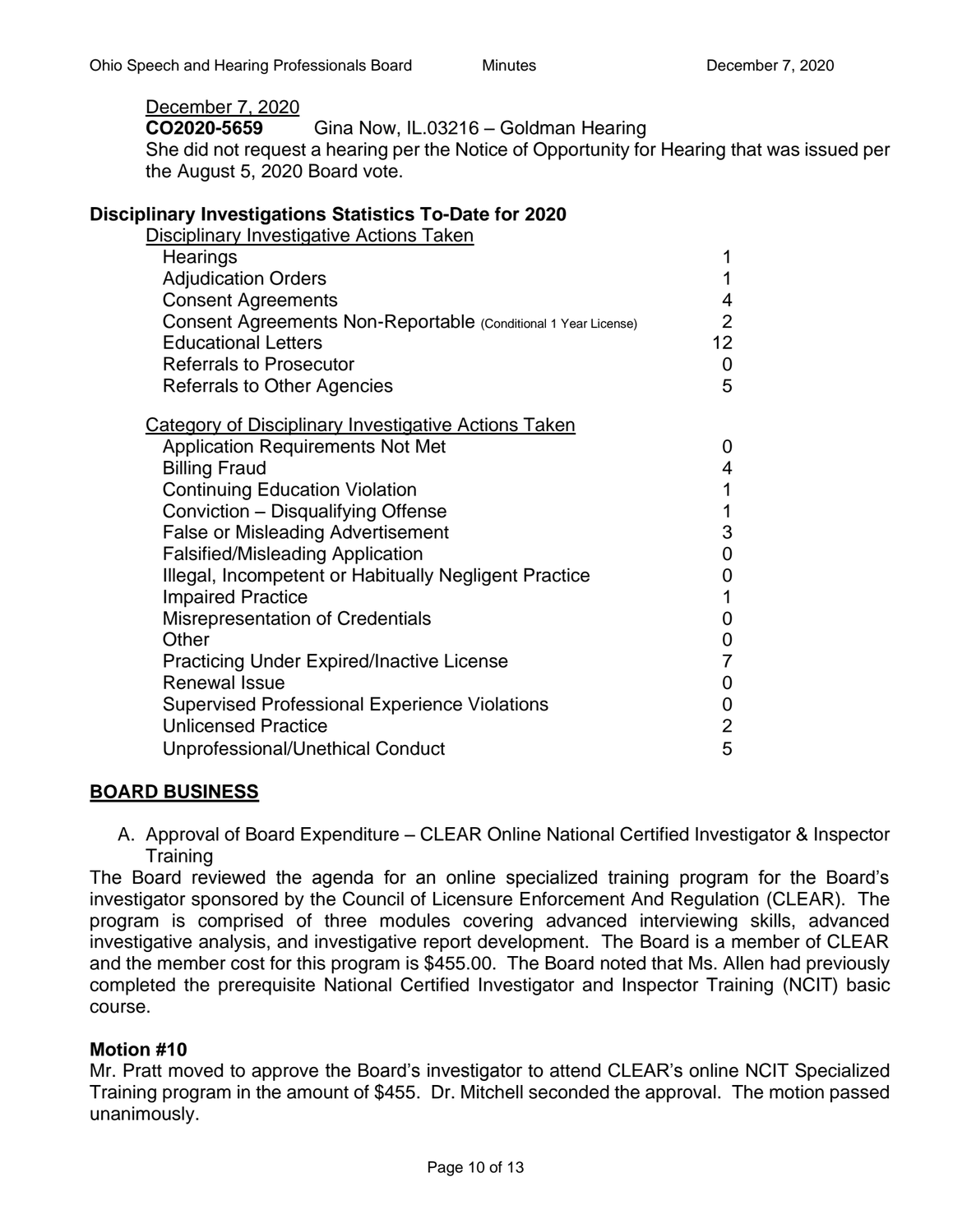#### **Motion #11**

Ms. Brown moved to amend the board meeting agenda by moving the ethics training to last item under board business. Dr. Spangler seconded the motion. The motion passed unanimously.

B. Board Meeting Dates, Elections and Committee Assignments for 2021 The Board set the following meeting dates for 2021:

#### **Board Meeting Dates for 2021**

January 27<sup>th</sup> at 9:30 a.m. (Wednesday) March  $15<sup>th</sup>$  at 9:00 a.m. (Monday) May  $12<sup>th</sup>$  at 9:30 a.m. (Wednesday) June  $21^{st}$  at 9:30 a.m. (Monday) August 4<sup>th</sup> at 9:30 a.m. (Wednesday) October 20<sup>th</sup> at 9:30 a.m. (Wednesday) December 6<sup>th</sup> at 9:30 a.m. (Monday)

#### **Election of Board Officers**

The Board discussed the board officer positions and duties, and the procedures for the election of board officers. Dr. Prakup presided over the election of the board president. She asked current board president Ms. Brown to share her thoughts about the position. Ms. Brown was nominated as board president for 2021 and made remarks about her interest in serving. The Board voted to elect Tammy Brown as Board President for 2021. Dr. Prakup abstained from voting.

Ms. Brown presided over the election of the board secretary. She asked current board secretary Dr. Prakup to share her thoughts about the position. Dr. Prakup noted that she would not seek a nomination for board secretary at this time due to other professional commitments. Dr. Spangler was nominated as board secretary for 2021 and made remarks about her interest in serving. The Board voted to elect Carrie Spangler as Board Secretary for 2021.

#### **Committee Assignments for 2021**

After conferring with board members, Ms. Brown made the following committee assignments for 2021:

#### **Rules Committee – 2021**

Matt Starner, Chair and (HAD) Carrie Spangler, (AUD) Steve Griffin, (SLP) Lisa Burton, (Public)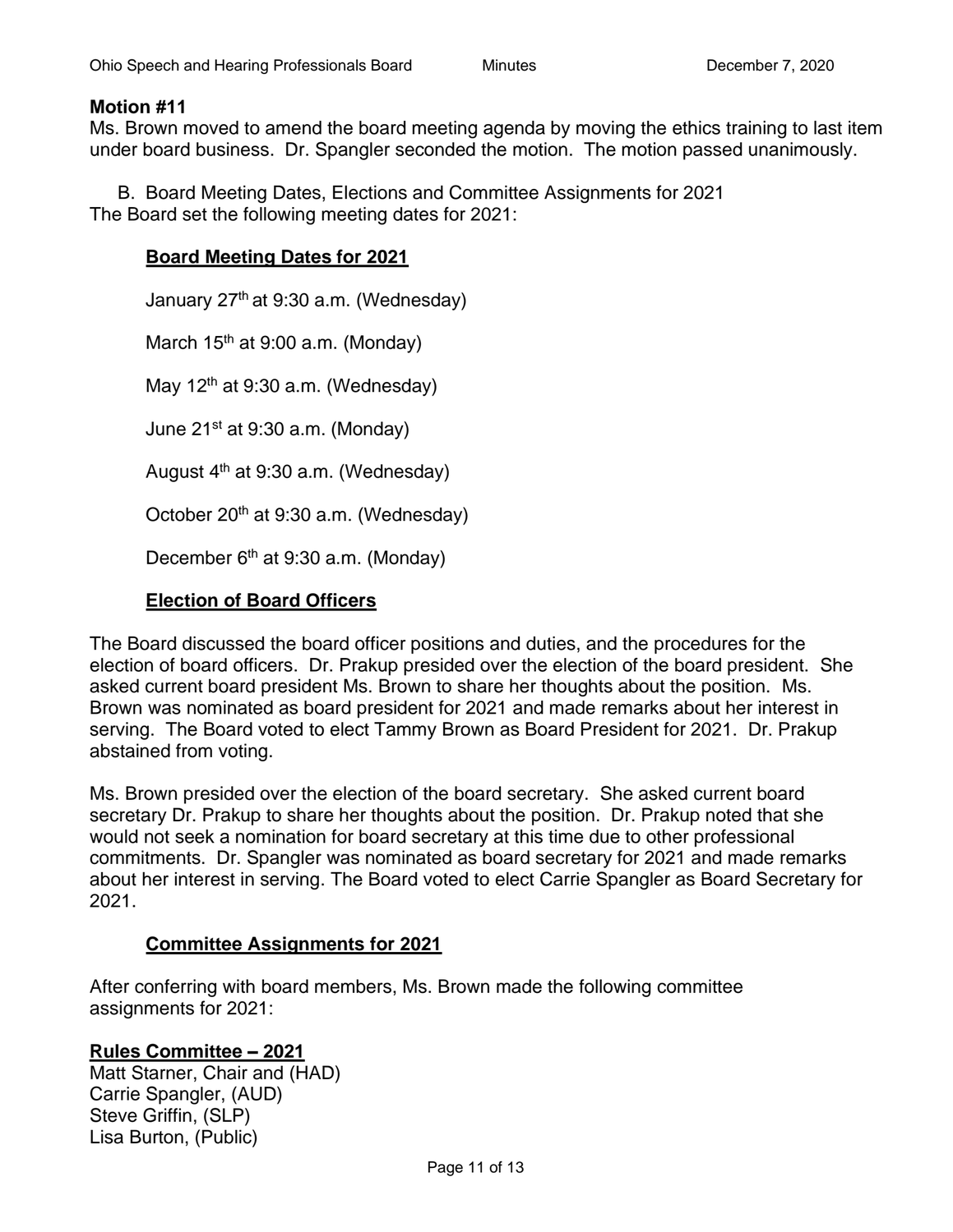Board President Board Executive Director

## **Professional Competency Committee – 2021**

Michael Pratt, Chair and (HAD) Barbara Prakup, (SLP) Karen Mitchell, (AUD) Lisa Burton, (Public) Board President Board Executive Director

## **Investigative Review Group – 2021**

Michael Pratt, Chair and (HAD) Karen Mitchell (AUD Consultant) Barbara Prakup (SLP Consultant) Board Investigator Board Executive Director Assistant Attorney General

## **Policy and Procedure Committee – 2021**

Board President, Chair Executive Director Lisa Burton (Public)

## **Review Committee January - June 2021**

Carrie Spangler (AUD applications) Barbara Prakup (SLP applications) Michael Pratt (HAD applications)

## **Review Committee July - December 2021**

Karen Mitchell (AUD applications) Steve Griffin (SLP applications) Matt Starner (HAD applications)

C. Poll Board Members for 2021 Reappointments

The following board members whose terms are up for expiration were polled to determine if they intend to apply for reappointment.

Karen Mitchell - No Tammy Brown - Yes Lisa Burton – Mr. Thornton noted yes for Ms. Burton in her absence and will confirm.

D. Annual Ethics Training

## **Motion #12**

Ms. Brown moved to table the ethics training until 2021. Mr. Pratt seconded the motion. The motion passed unanimously.